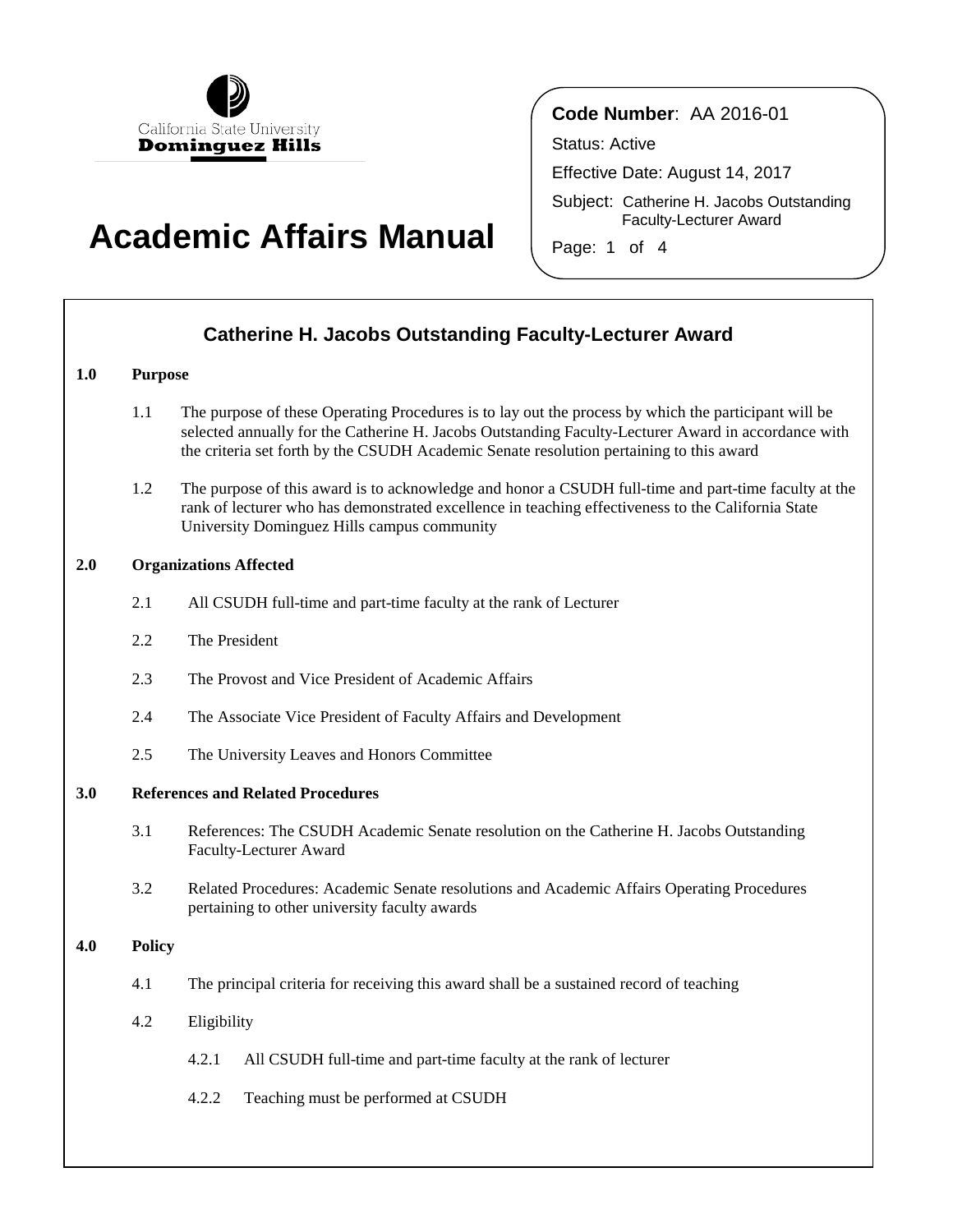### Code Number: AA 2016-01

Page 2 of 4

- 4.1.3 A significant part of each nominee's accomplishment shall have been established while a faculty member of CSUDH
- 4.3 Each nomination should be supported by evidence of the nominee's students, colleagues in the nominee's discipline, department chairs, and campus administrators to comment upon the nominee's teaching
- 4.4 Examples of evidence within the regular scope of teaching may include the following:
	- 4.4.1 Summaries of student evaluations
	- 4.4.2 Sample comments from students
	- 4.4.3 Documentation of active participation in curriculum development or improvement
	- 4.4.4 Assessment
	- 4.4.5 Pedagogical improvement
	- 4.4.6 Innovation
	- 4.4.7 Integration of high impact practices
- 4.5 The nominee's professional teaching accomplishments should be evaluated to ascertain their quality and the resultant contributions these activities have made to the University
- 4.6 The University Leaves and Honors Committee shall adjudicate the Catherine H. Jacobs Outstanding Faculty- Lecturer Award
- 4.7 The call for nominations shall be the same as for other University Faculty Awards
- 4.8 Any CSUDH faculty member may submit no more than one (1) nomination

#### **5.0 Definitions**

5.1 Eligible Faculty: Full-time faculty-lecturers employed

#### **6.0 Responsibilities and Procedures**

- 6.1 The Associate Vice President of Faculty Affairs and Development (AVPFAD)
	- 6.1.1 The AVPFAD shall be responsible for organizing the nomination process for this award
	- 6.1.2 By the first week of October of each Academic Year, the AVPFAD shall release a notification to all CSUDH faculty, staff, and students announcing the nomination process for this award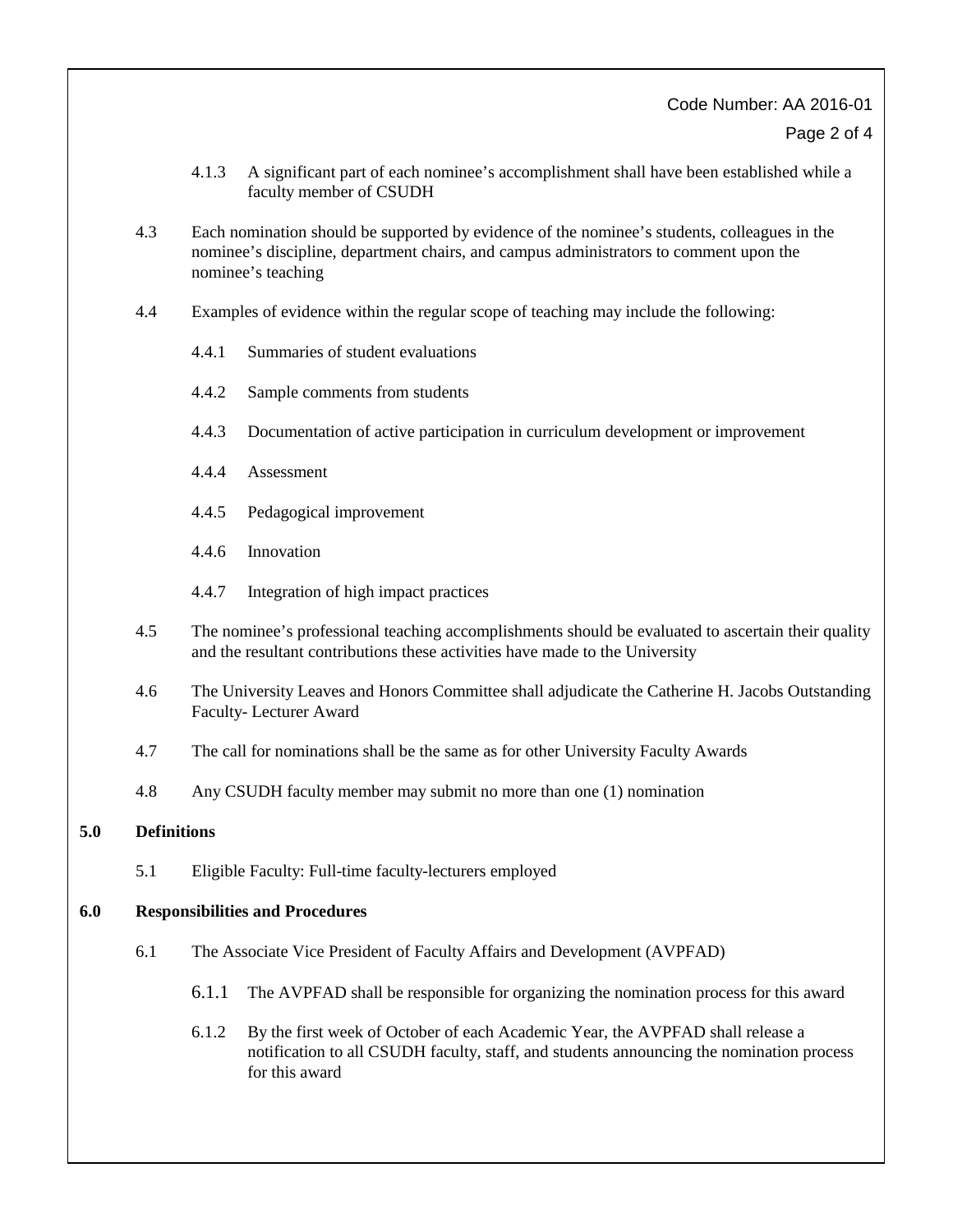# Code Number: AA 2016-01

- Page 3 of 4
- 6.1.3 This notice shall go out to the entire campus community in e-mail form and/or be posted on the Faculty Affairs and Development website so that everyone has access to it
	- 6.1.2.1 The notice shall include the purpose of the award and the policy concerning eligibility and the types of evidence that may be submitted in support of the nomination
	- 6.1.2.2 The nomination notification shall indicate that:
		- 6.1.2.2.1 Any member of the campus community –faculty, staff or student- may nominate a faculty-lecturer for the award
		- 6.1.2.2.2 All nominations must include the reason(s) why the person being nominated warrants consideration for the award
		- 6.1.2.2.3 All nominations must be signed by the person making the nomination
		- 6.1.2.2.4 Each member of the campus community may nominate no more than one person
		- 6.1.2.2.5 Faculty may nominate themselves
		- 6.1.2.2.6 All nominations must be received in the office of Faculty Affairs and Development by 5:00 pm on the last working day in November
- 6.1.3 The AVPFAD shall collate the nominations, confirm the eligibility of those nominated, and then notify each of the eligible nominees of his/her nomination
	- 6.1.3.1 The notification shall be sent by the tenth  $(10<sup>th</sup>)$  working day of December
	- 6.1.3.2 The notification shall include the purpose of this award and the policy concerning eligibility and the types of evidence that may be submitted in support of the nomination
	- 6.1.3.3 The failure to submit a mini-file or release by this time will be taken to mean that the nominee does not wish to be considered a candidate for this award
- 6.1.4 The AVPFAD shall collate the documents from all those wishing to be considered candidates and then forward the list of candidates, together with all documents supporting these candidacies, to the Chair of the University Leaves and Honors Committee by the  $10<sup>th</sup>$ working day in February
- 6.1.5 Upon receipt from the University Leaves and Honors committee of notification of their selection of the recipient of this award, the AVPFAD shall notify the Provost as to the name of the recipient and shall forward to the Provost the person's mini0file and other supporting documents, including the cover document provided by the Committee